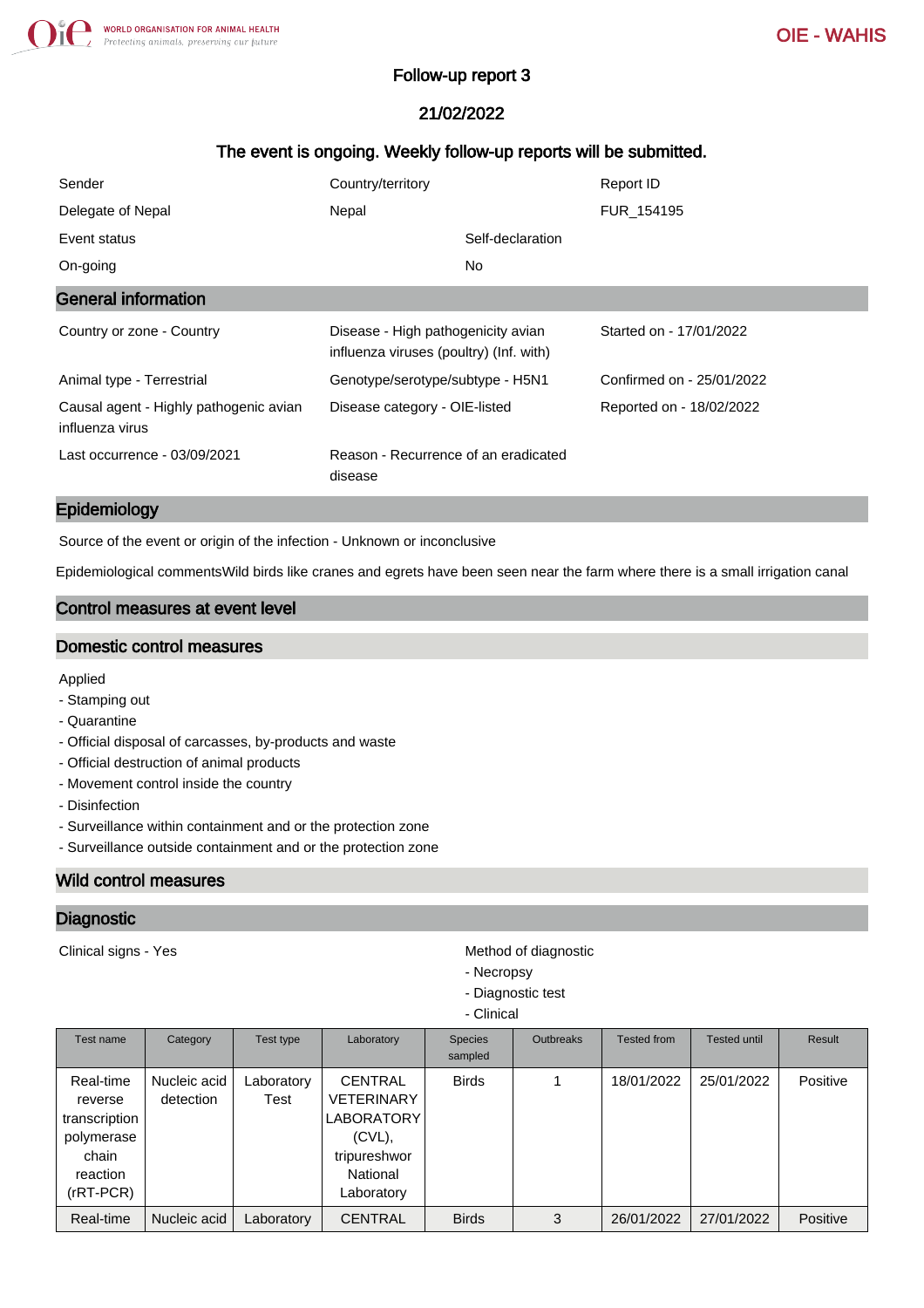| reverse<br>transcription<br>polymerase<br>chain<br>reaction<br>(rRT-PCR)              | detection                 | Test               | <b>VETERINARY</b><br><b>LABORATORY</b><br>$(CVL)$ ,<br>tripureshwor<br><b>National</b><br>Laboratory            |              |                |            |            |          |
|---------------------------------------------------------------------------------------|---------------------------|--------------------|-----------------------------------------------------------------------------------------------------------------|--------------|----------------|------------|------------|----------|
| Real-time<br>reverse<br>transcription<br>polymerase<br>chain<br>reaction<br>(rRT-PCR) | Nucleic acid<br>detection | Laboratory<br>Test | <b>CENTRAL</b><br><b>VETERINARY</b><br><b>LABORATORY</b><br>(CVL),<br>tripureshwor<br>National<br>Laboratory    | <b>Birds</b> | 1              | 28/01/2022 | 01/02/2022 | Positive |
| Real-time<br>reverse<br>transcription<br>polymerase<br>chain<br>reaction<br>(rRT-PCR) | Nucleic acid<br>detection | Laboratory<br>Test | <b>CENTRAL</b><br><b>VETERINARY</b><br><b>LABORATORY</b><br>$(CVL)$ ,<br>tripureshwor<br>National<br>Laboratory | <b>Birds</b> | $\overline{4}$ | 02/02/2022 | 13/02/2022 | Positive |

## Quantitative data summary

#### Measuring unit - Animal

| <b>Species</b> | Type       | Susceptible | Cases | <b>Deaths</b> | Killed and<br>disposed of | Slaughtered | Vaccinated | <b>Outbreak</b><br>morbidity | Outbreak<br>mortality |
|----------------|------------|-------------|-------|---------------|---------------------------|-------------|------------|------------------------------|-----------------------|
| <b>Birds</b>   | <b>New</b> | 12882       | 2342  | 2342          | 10540                     |             | 0          | -                            |                       |
| <b>Birds</b>   | Total      | 23989       | 7132  | 7132          | 16857                     | 0           | 0          | -                            |                       |
| All species    | <b>New</b> | 12882       | 2342  | 2342          | 10540                     |             | 0          | ۰.                           |                       |
| All species    | Total      | 23989       | 7132  | 7132          | 16857                     | 0           | 0          |                              |                       |

### **Outbreaks**

## ob\_97823-Tarkeshwor Municipality-1, Sanglachhap, Kathmandu

Epidemiological unit - Farm Geographic coordinates -

27.773862,85.322118

Started on - 30/01/2022 First administrative division - Central Second administrative division - Bagmati Third administrative division - Kathmandu

Location - Tarkeshwor Municipality-1, Sanglachhap, Kathmandu

Description of the affected populationBackyard poultry and ducks

| <b>Species</b> | <b>Type</b> | Measuring unit | Susceptible | Cases | <b>Deaths</b> | Killed and<br>disposed of | Slaughtered | Vaccinated |
|----------------|-------------|----------------|-------------|-------|---------------|---------------------------|-------------|------------|
| <b>Birds</b>   | <b>New</b>  | Animal         | 7960        | 210   | 210           | 7750                      |             |            |
| <b>Birds</b>   | Total       | Animal         | 7960        | 210   | 210           | 7750                      |             | 0          |
| All species    | <b>New</b>  | Animal         | 7960        | 210   | 210           | 7750                      |             | 0          |
| All species    | Total       | Animal         | 7960        | 210   | 210           | 7750                      |             | 0          |

# ob\_96522-Katahari-7, Hurhuriya tole, Morang

Epidemiological unit - Farm Geographic coordinates - 26.509568,87.391801

Started on - 25/01/2022 First administrative division - East Second administrative division - Koshi Third administrative division - Morang

Location - Katahari-7, Hurhuriya tole,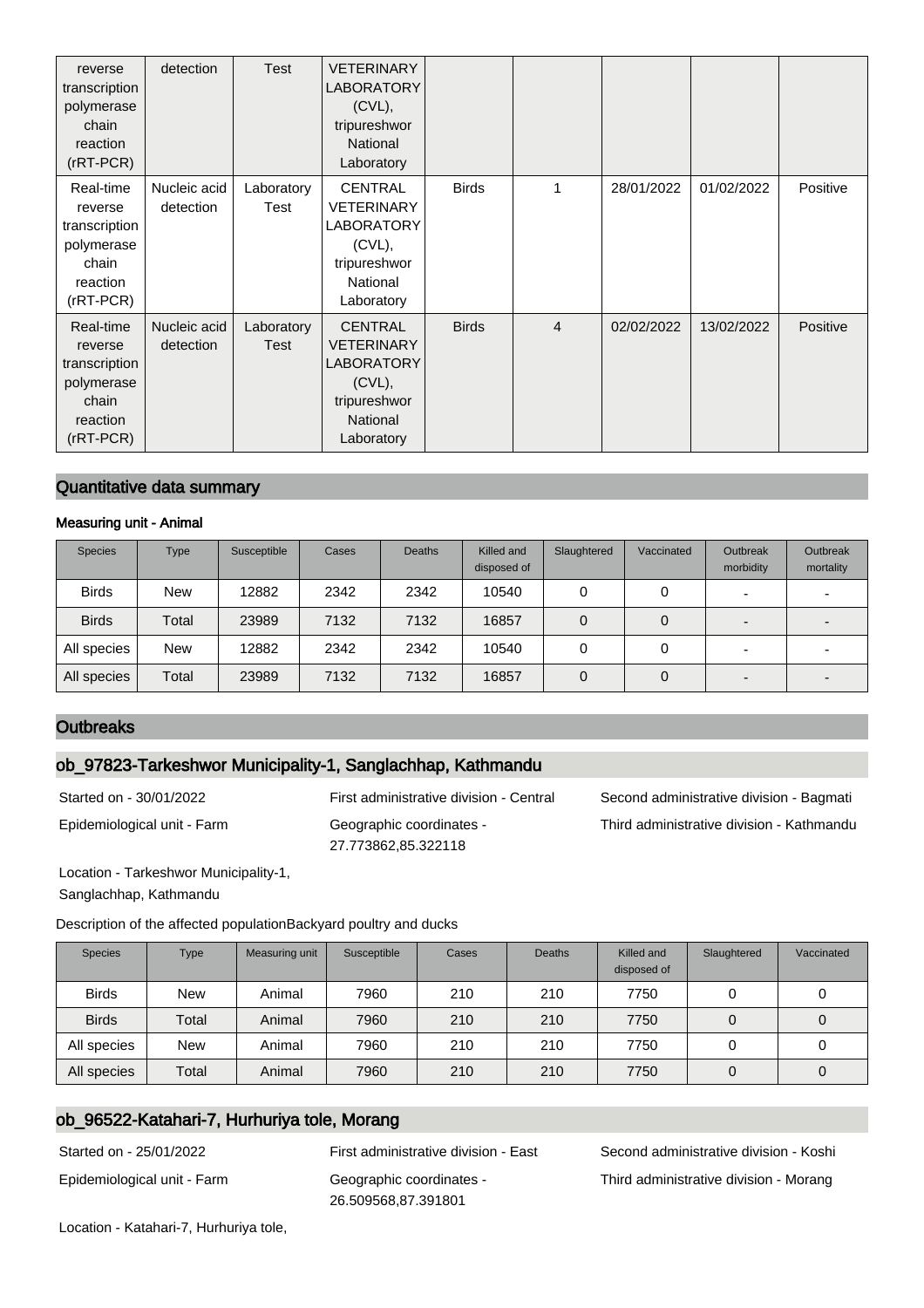#### Morang

#### Description of the affected populationCommercial Broiler, 4 weeks old

| <b>Species</b> | <b>Type</b> | Measuring unit | Susceptible | Cases                    | <b>Deaths</b>            | Killed and<br>disposed of | Slaughtered | Vaccinated               |
|----------------|-------------|----------------|-------------|--------------------------|--------------------------|---------------------------|-------------|--------------------------|
| <b>Birds</b>   | <b>New</b>  | Animal         | -           | $\overline{\phantom{0}}$ |                          |                           |             |                          |
| <b>Birds</b>   | Total       | Animal         | 2000        | 450                      | 450                      | 1550                      | 0           | O                        |
| All species    | <b>New</b>  | Animal         | -           | $\overline{\phantom{0}}$ | $\overline{\phantom{a}}$ |                           |             | $\overline{\phantom{0}}$ |
| All species    | Total       | Animal         | 2000        | 450                      | 450                      | 1550                      | 0           | U                        |

# ob\_96523-Lokhantari-1, Gramthan, Morang

Started on - 25/01/2022 First administrative division - East Second administrative division - Koshi

Epidemiological unit - Farm Geographic coordinates -

26.518308,87.310412 Location - Lokhantari-1, Gramthan,

Morang

Description of the affected populationBackyard poultry, 6 weeks old

| <b>Species</b> | <b>Type</b> | Measuring unit | Susceptible | Cases                    | <b>Deaths</b>            | Killed and<br>disposed of | Slaughtered              | Vaccinated |
|----------------|-------------|----------------|-------------|--------------------------|--------------------------|---------------------------|--------------------------|------------|
| <b>Birds</b>   | <b>New</b>  | Animal         | $\sim$      | $\overline{\phantom{0}}$ | $\overline{\phantom{0}}$ | -                         | $\overline{\phantom{0}}$ |            |
| <b>Birds</b>   | Total       | Animal         | 2040        | 190                      | 190                      | 1850                      | 0                        | O          |
| All species    | <b>New</b>  | Animal         | $\sim$      | $\overline{\phantom{0}}$ | $\overline{\phantom{0}}$ | -                         | $\overline{\phantom{0}}$ | -          |
| All species    | Total       | Animal         | 2040        | 190                      | 190                      | 1850                      | 0                        | 0          |

#### ob\_97821-Duhabi Municipality-3, Sonapur, Sunsari

Epidemiological unit - Farm Geographic coordinates - 26.597972,87.279209

Started on - 31/01/2022 First administrative division - East Second administrative division - Koshi Third administrative division - Sunsari

Third administrative division - Morang

Location - Duhabi Municipality-3, Sonapur,

Sunsari

Description of the affected populationCommercial broilers and backyard poultry of various age groups

| <b>Species</b> | <b>Type</b> | Measuring unit | Susceptible | Cases | <b>Deaths</b> | Killed and<br>disposed of | Slaughtered | Vaccinated |
|----------------|-------------|----------------|-------------|-------|---------------|---------------------------|-------------|------------|
| <b>Birds</b>   | <b>New</b>  | Animal         | 1600        | 765   | 765           | 835                       | 0           | 0          |
| <b>Birds</b>   | Total       | Animal         | 1600        | 765   | 765           | 835                       | $\mathbf 0$ | 0          |
| All species    | <b>New</b>  | Animal         | 1600        | 765   | 765           | 835                       |             |            |
| All species    | Total       | Animal         | 1600        | 765   | 765           | 835                       | $\mathbf 0$ | 0          |

# ob\_96521-Budhiganga-5, Shishwa tole, Morang

Epidemiological unit - Farm Geographic coordinates -

26.576515,87.318507

Started on - 26/01/2022 First administrative division - East Second administrative division - Koshi Third administrative division - Morang

Location - Budhiganga-5, Shishwa tole, Morang

Description of the affected populationBackyard poultry, 15 weeks old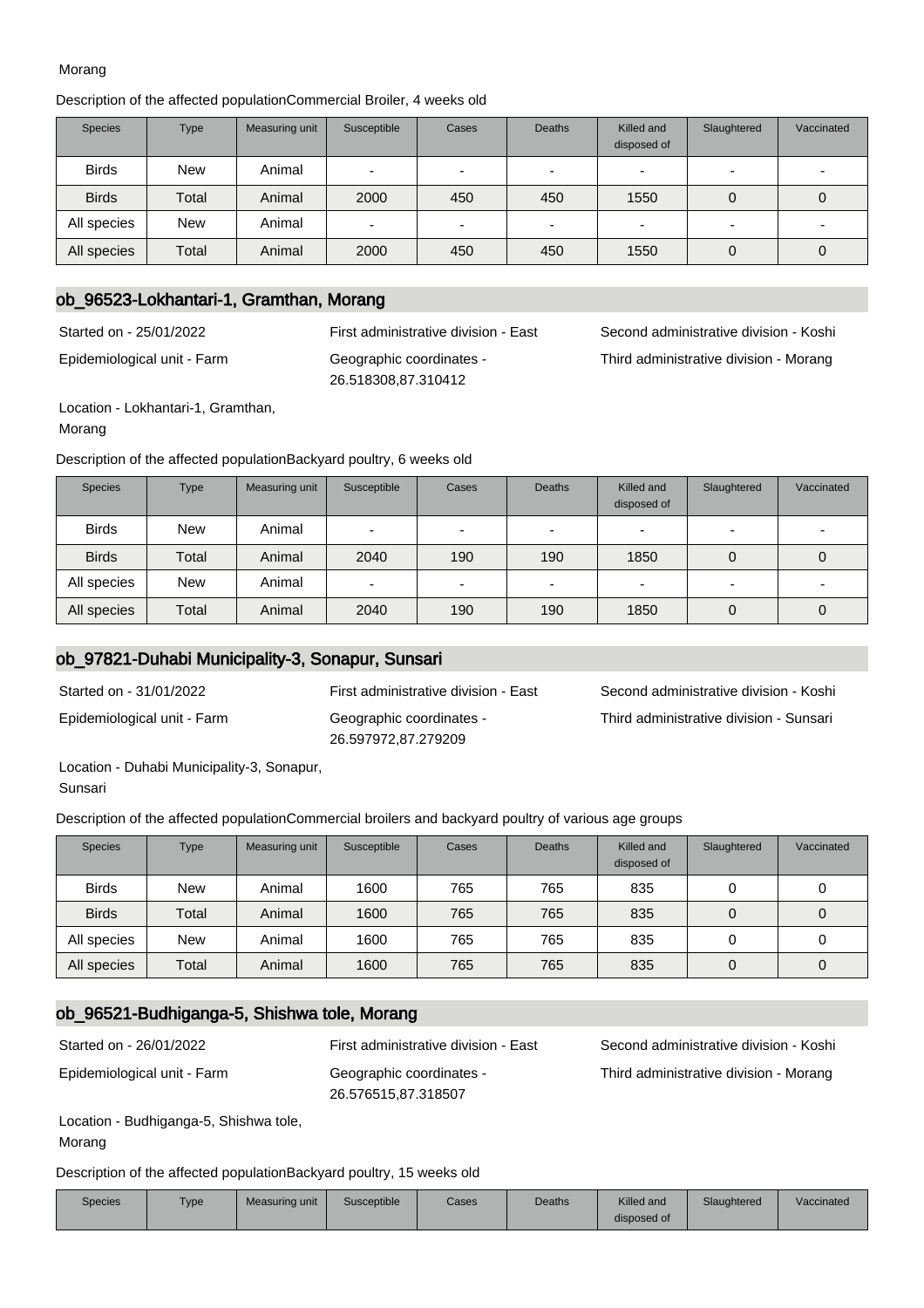| <b>Birds</b> | <b>New</b> | Animal |     | -                        |     | -  | $\overline{\phantom{0}}$ |  |
|--------------|------------|--------|-----|--------------------------|-----|----|--------------------------|--|
| <b>Birds</b> | Total      | Animal | 550 | 500                      | 500 | 50 |                          |  |
| All species  | New        | Animal | -   | $\overline{\phantom{0}}$ |     |    | $\overline{\phantom{0}}$ |  |
| All species  | Total      | Animal | 550 | 500                      | 500 | 50 |                          |  |

### ob\_97354-Biratnagar metropolitan city-18, Morang

Second administrative division - Koshi Epidemiological unit - Farm Geographic coordinates -

Third administrative division - Morang Location - Biratnagar metropolitan city-18,

Started on - 30/01/2022 First administrative division - East Detailled characterization - -

26.414534,87.310412

Morang Description of the affected populationBackyard poultry, turkey, and ducks of various age groups

| <b>Species</b> | <b>Type</b> | Measuring unit | Susceptible | Cases                    | <b>Deaths</b>            | Killed and<br>disposed of | Slaughtered              | Vaccinated               |
|----------------|-------------|----------------|-------------|--------------------------|--------------------------|---------------------------|--------------------------|--------------------------|
| <b>Birds</b>   | <b>New</b>  | Animal         | -           |                          |                          |                           |                          |                          |
| <b>Birds</b>   | Total       | Animal         | 1357        | 140                      | 140                      | 1217                      | 0                        |                          |
| All species    | <b>New</b>  | Animal         | -           | $\overline{\phantom{0}}$ | $\overline{\phantom{0}}$ | -                         | $\overline{\phantom{0}}$ | $\overline{\phantom{0}}$ |
| All species    | Total       | Animal         | 1357        | 140                      | 140                      | 1217                      | 0                        |                          |

## ob\_96222-Gramthan-1, Khuniyakatta, Morang

| Started on - 17/01/2022                | First administrative division - East                                                | Detailled characterization - -                  |
|----------------------------------------|-------------------------------------------------------------------------------------|-------------------------------------------------|
| Second administrative division - Koshi | Epidemiological unit - Farm                                                         | Geographic coordinates -<br>26.521401,87.310642 |
| Third administrative division - Morang | Location - Gramthan-1, Khuniyakatta,<br>Morang                                      |                                                 |
|                                        | Description of the affected population Commercial layers, 70 weeks and 32 weeks old |                                                 |

| <b>Species</b> | <b>Type</b> | Measuring unit | Susceptible | Cases                    | <b>Deaths</b>            | Killed and<br>disposed of | Slaughtered              | Vaccinated |
|----------------|-------------|----------------|-------------|--------------------------|--------------------------|---------------------------|--------------------------|------------|
| <b>Birds</b>   | <b>New</b>  | Animal         | -           | $\overline{\phantom{0}}$ | $\overline{\phantom{a}}$ |                           | $\overline{\phantom{0}}$ |            |
| <b>Birds</b>   | Total       | Animal         | 5160        | 3510                     | 3510                     | 1650                      | 0                        | 0          |
| All species    | <b>New</b>  | Animal         | -           | $\sim$                   | $\overline{\phantom{a}}$ |                           | $\overline{\phantom{0}}$ |            |
| All species    | Total       | Animal         | 5160        | 3510                     | 3510                     | 1650                      |                          | O          |

## ob\_97815-Gokarneshwor Municipality-3, Baluwa, Kathmandu

Epidemiological unit - Farm Geographic coordinates - 27.77049,85.3945

Started on - 26/01/2022 First administrative division - Central Second administrative division - Bagmati Third administrative division - Kathmandu

Location - Gokarneshwor Municipality-3, Baluwa, Kathmandu

Description of the affected populationBackyard poultry of various age groups

| <b>Species</b> | <b>Type</b> | Measuring unit | Susceptible | Cases | <b>Deaths</b> | Killed and<br>disposed of | Slaughtered | Vaccinated |
|----------------|-------------|----------------|-------------|-------|---------------|---------------------------|-------------|------------|
| <b>Birds</b>   | <b>New</b>  | Animal         | 65          | 37    | 37            | 28                        | 0           | U          |
| <b>Birds</b>   | Total       | Animal         | 65          | 37    | 37            | 28                        | 0           | 0          |
| All species    | <b>New</b>  | Animal         | 65          | 37    | 37            | 28                        | 0           |            |
| All species    | Total       | Animal         | 65          | 37    | 37            | 28                        | 0           | 0          |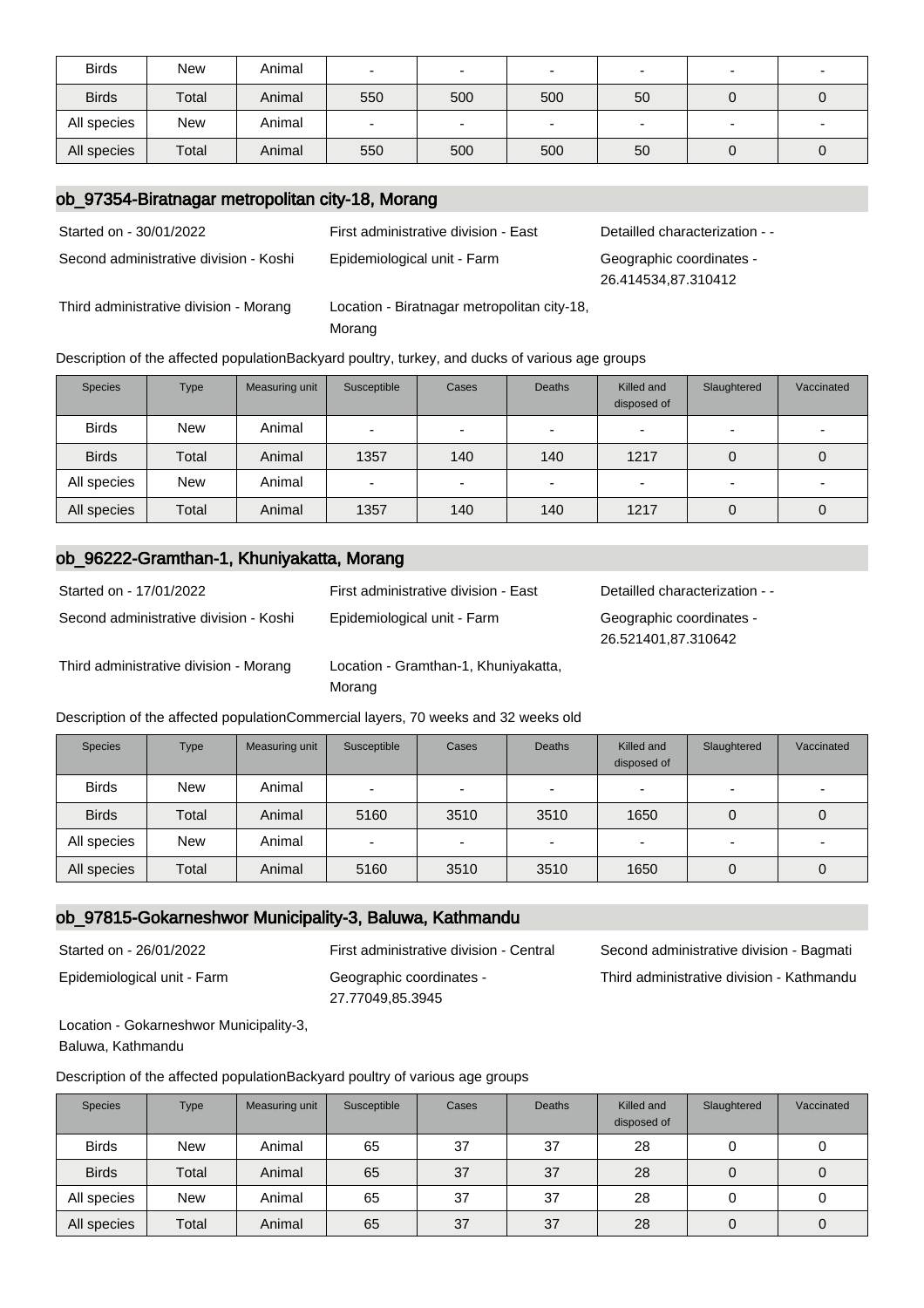# ob\_97813-Rapti Municipality-6, Beldiya, Bhandara, Chitwon

Epidemiological unit - Farm Geographic coordinates -

27.592006,84.645371

Started on - 03/02/2022 First administrative division - Central Second administrative division - Narayani Third administrative division - Chitawan

Location - Rapti Municipality-6, Beldiya, Bhandara, Chitwon

Description of the affected populationCommercial layers of 15 weeks old, backyard poultry, and ducks of different age groups

| <b>Species</b> | <b>Type</b> | Measuring unit | Susceptible | Cases | <b>Deaths</b> | Killed and<br>disposed of | Slaughtered | Vaccinated |
|----------------|-------------|----------------|-------------|-------|---------------|---------------------------|-------------|------------|
| <b>Birds</b>   | <b>New</b>  | Animal         | 3257        | 1330  | 1330          | 1927                      |             |            |
| <b>Birds</b>   | Total       | Animal         | 3257        | 1330  | 1330          | 1927                      | 0           |            |
| All species    | <b>New</b>  | Animal         | 3257        | 1330  | 1330          | 1927                      |             |            |
| All species    | Total       | Animal         | 3257        | 1330  | 1330          | 1927                      | 0           |            |